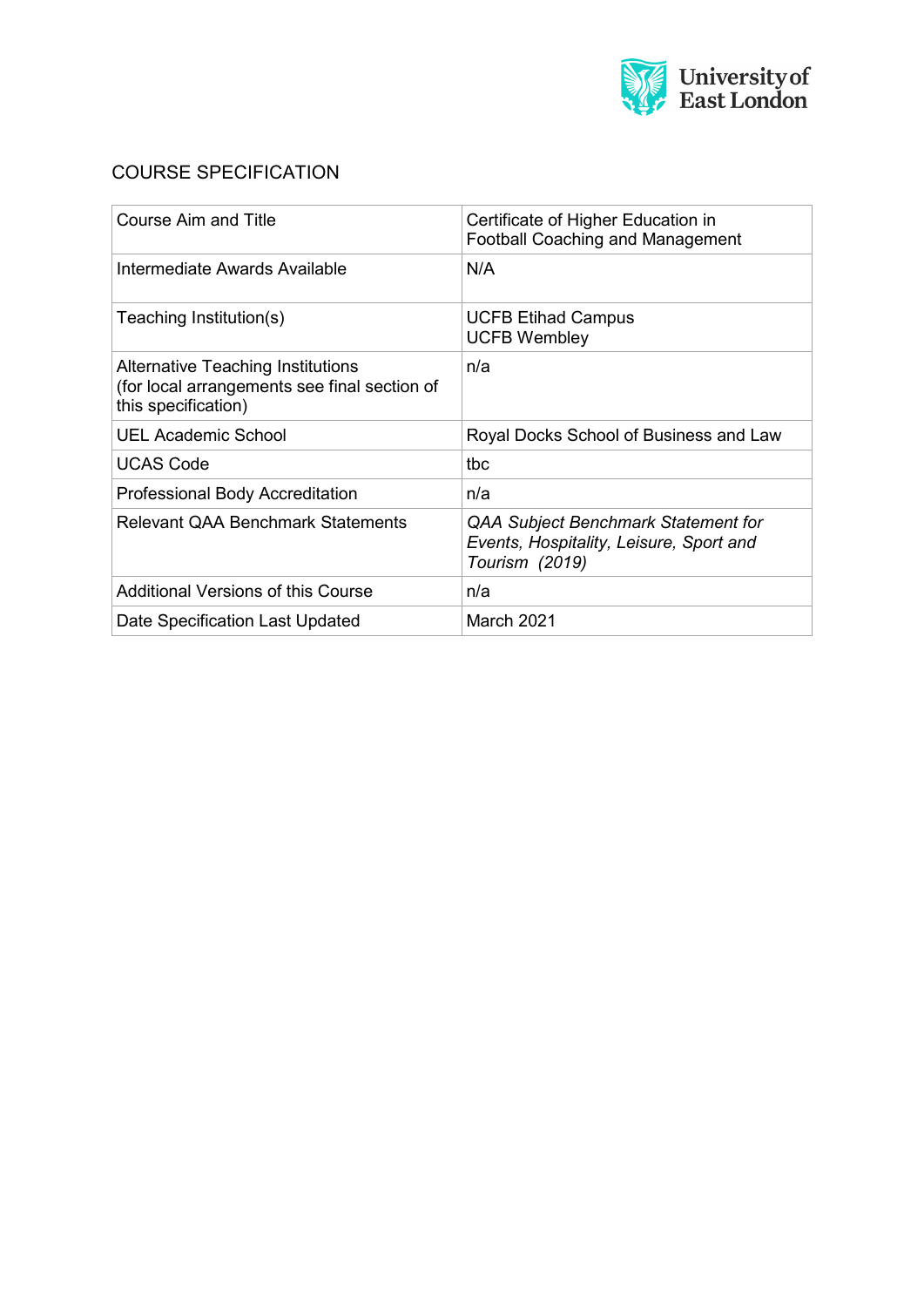

## Course Aims and Learning Outcomes

The main educational aims of the course are to:

- Prepare students for a coaching or managerial career in football, within both the professional and grassroots environment
- Provide students with a detailed knowledge of the external context in which football coaching takes place
- Develop students' understanding of contemporary approaches to evidence based practice in football coaching and management
- Develop students' understanding of, and experience in, the application of football coaching skills and techniques.

What you will learn:

**Knowledge** 

- Evaluate core coaching concepts and their application in different football settings
- Evaluate techniques for coaching in different football environments, including local communities, grassroots clubs and professional clubs
- Evaluate techniques for managing in different football environments, including; grassroots clubs, semi-professional and professional clubs
- Evaluate tactics and technical strategies.

### Thinking skills

- Solve problems concerning coaching contexts
- Apply existing frameworks to new contexts and situations
- Explore professional knowledge in new environments.

Subject-Based Practical skills

- Apply relevant legislation and ethical frameworks to the planning and delivery of football coaching sessions
- Apply analysis skills to evaluate the performance of individual players and teams.

Skills for life and work (general skills)

- Demonstrate effective leadership skills in a football coaching context
- Communicate information clearly and coherently in a range of forms relevant to intended audiences
- Work harmoniously and productively with others to achieve shared outcomes
- Manage time effectively in order to meet deadlines and achieve performance targets
- Evaluation skills of own performance and that of others.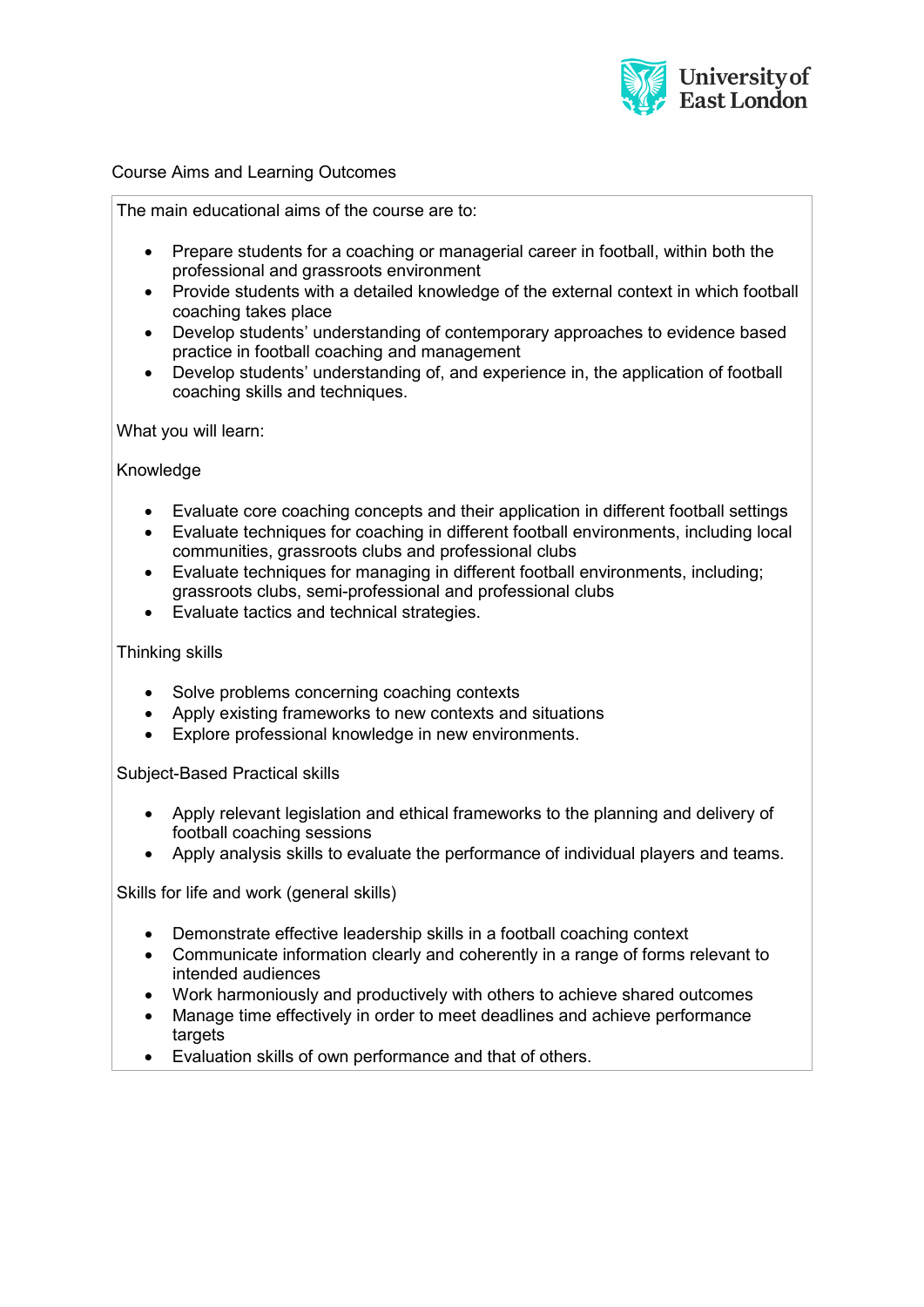

## Learning and Teaching

Teaching and learning methods presently included across the course up to level six are:

- Tutor-led lectures, seminars and group discussion
- Practical skills sessions
- Practical activity performance and analysis
- Distinguished visiting speakers
- Computer-aided learning
- **Group work**
- Case studies
- Debates
- Group and individual tutorials
- Independent learning
- Student centred

The teaching and learning approaches have been chosen as ones which will promote a positive approach to learning in the course, the development of questioning approaches and increased autonomy and independence of students. For example, individual and group tutorials help direct students' work, develop critical and practical understanding, and provide underpinning support for self-development.

There is an emphasis on applied learning approaches, linking theory closely to practice (where possible) whilst adequately contextualising and conceptualising relevant issues. The course ensures the student experiences a multitude of blended learning opportunities, such as feed-forward lectures, coaching observations with staff feedback, action learning sets, student presentations with peer feedback, guest speakers and group work. Module descriptors detail the specific teaching and learning strategies employed in each module.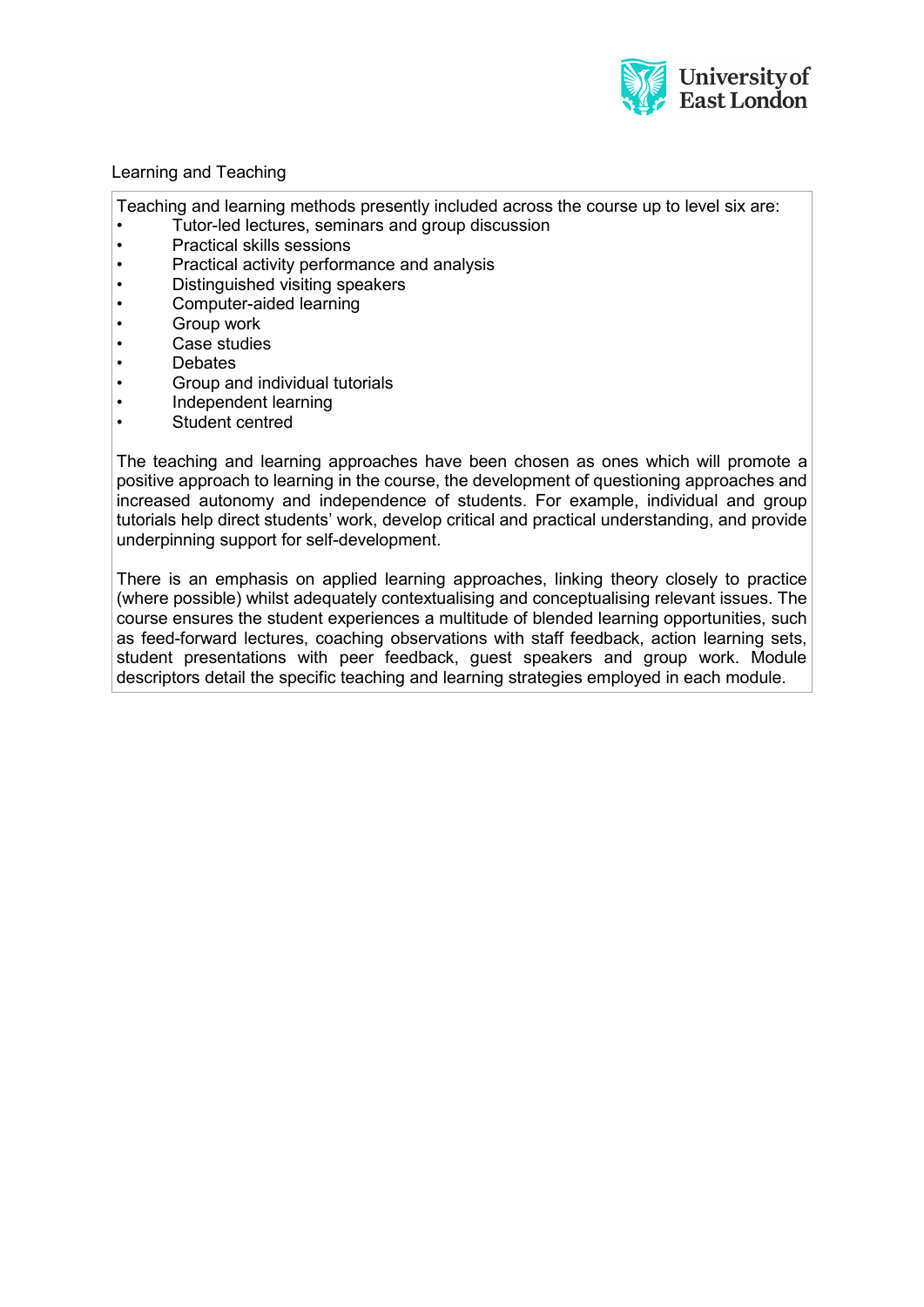

## Assessment

A range of assessment types are used across the course, as appropriate to each module. Assessment is predominantly continuous, employing items that will include academic essays, reports, presentations, portfolios, reflective writing as well as practical coaching sessions. Applied assessment tasks are used as far as possible to enable students to link theory with practice, thereby assessing knowledge and understanding alongside subjectspecific skills and key skills.

### Work or Study Placements

n/a

### Course Structure

All courses are credit-rated to help you to understand the amount and level of study that is needed.

One credit is equal to 10 hours of directed study time (this includes everything you do e.g. lecture, seminar and private study).

Credits are assigned to one of 5 levels:

- 3 Equivalent in standard to GCE 'A' level and is intended to prepare students for year one of an undergraduate degree course.
- 4 Equivalent in standard to the first year of a full-time undergraduate degree course.
- 5 Equivalent in standard to the second year of a full-time undergraduate degree course.
- 6 Equivalent in standard to the third year of a full-time undergraduate degree course.
- 7 Equivalent in standard to a Master's degree.

Courses are made up of modules that are each credit weighted.

The module structure of this course:

| Level | <b>UEL</b><br><b>Module</b><br>Code | <b>Module Title</b>                     | <b>Credit</b><br>Weighting | <b>Core/Option</b> | <b>Available</b><br>by<br><b>Distance</b><br>Learning?<br>Y/N |
|-------|-------------------------------------|-----------------------------------------|----------------------------|--------------------|---------------------------------------------------------------|
| 4     | UO4016                              | Introduction to<br>Football<br>Coaching | 20                         | Core               | N                                                             |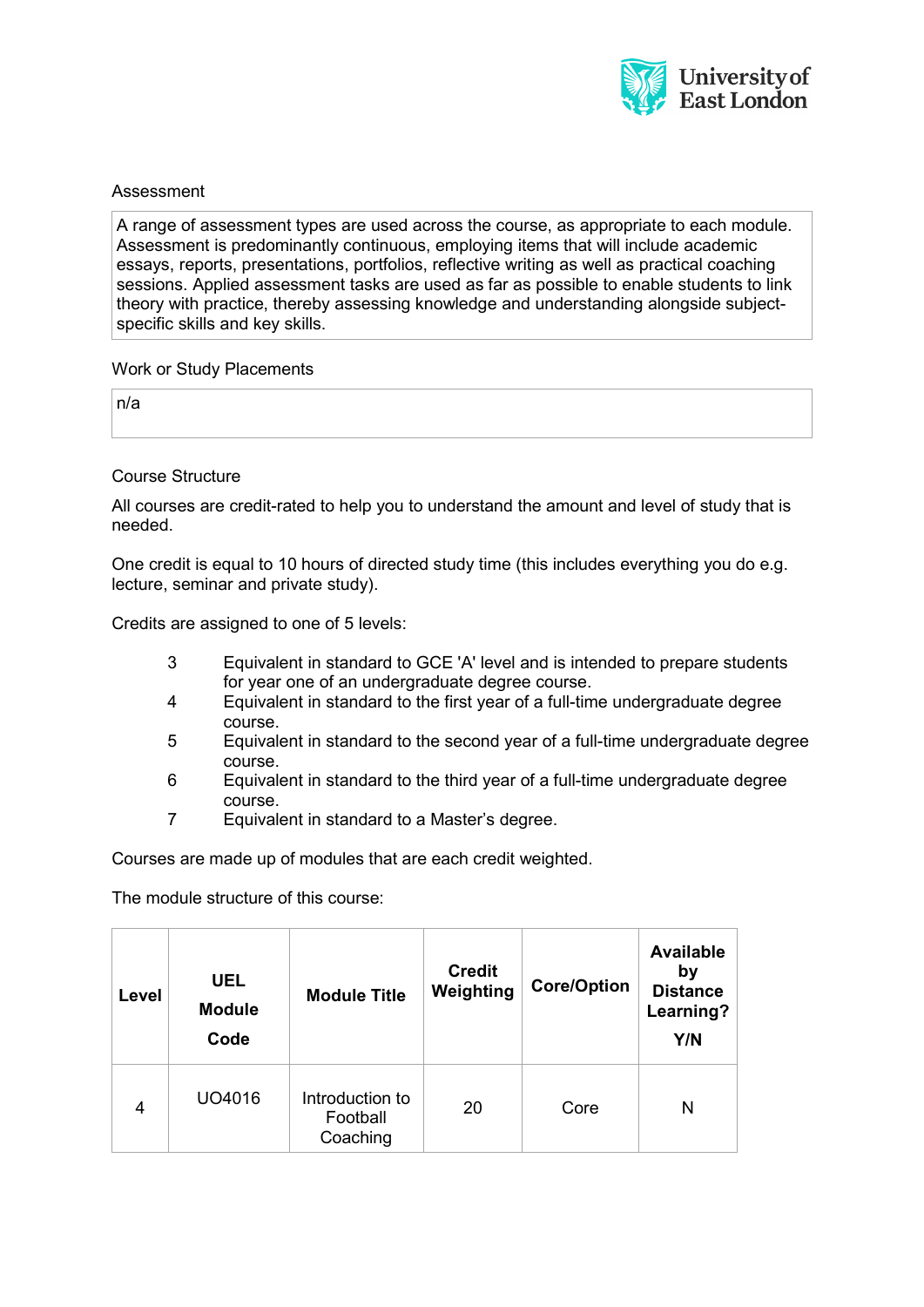

| $\overline{4}$ | UO4018        | Introduction to<br>Football<br>Management   | 20 | Core | N |
|----------------|---------------|---------------------------------------------|----|------|---|
| 4              | <b>UD4000</b> | Industry<br>Competencies<br>(Mental Wealth) | 20 | Core | N |
| 4              | UO4011        | Football in the<br>Community                | 20 | Core | N |
| 4              | UO4000        | Coaching and<br><b>Skill Acquisition</b>    | 20 | Core | N |
| 4              | UO4004        | Introduction to<br>Talent<br>Development    | 20 | Core | N |

The overall credit-rating of this course is 120 credits. You can read the University Student Policies and Regulations on the UEL website.

#### Course Specific Regulations

n/a

## Typical Duration

The expected duration of this course is 1 year full-time.

A student cannot normally continue study on a course after 4 years of study in full time mode unless exceptional circumstances apply and extenuation has been granted.

After completing the Certificate of Higher Education in Football Coaching and Management students will have the opportunity to top and join the BA (Hons) Football Coaching and Management degree at Level 5 through to Level 6.

#### Further Information

More information about this course is available from:

- The UCFB web site (www.ucfb.ac.uk)
- The course handbook
- Course Leader
- Module Leader